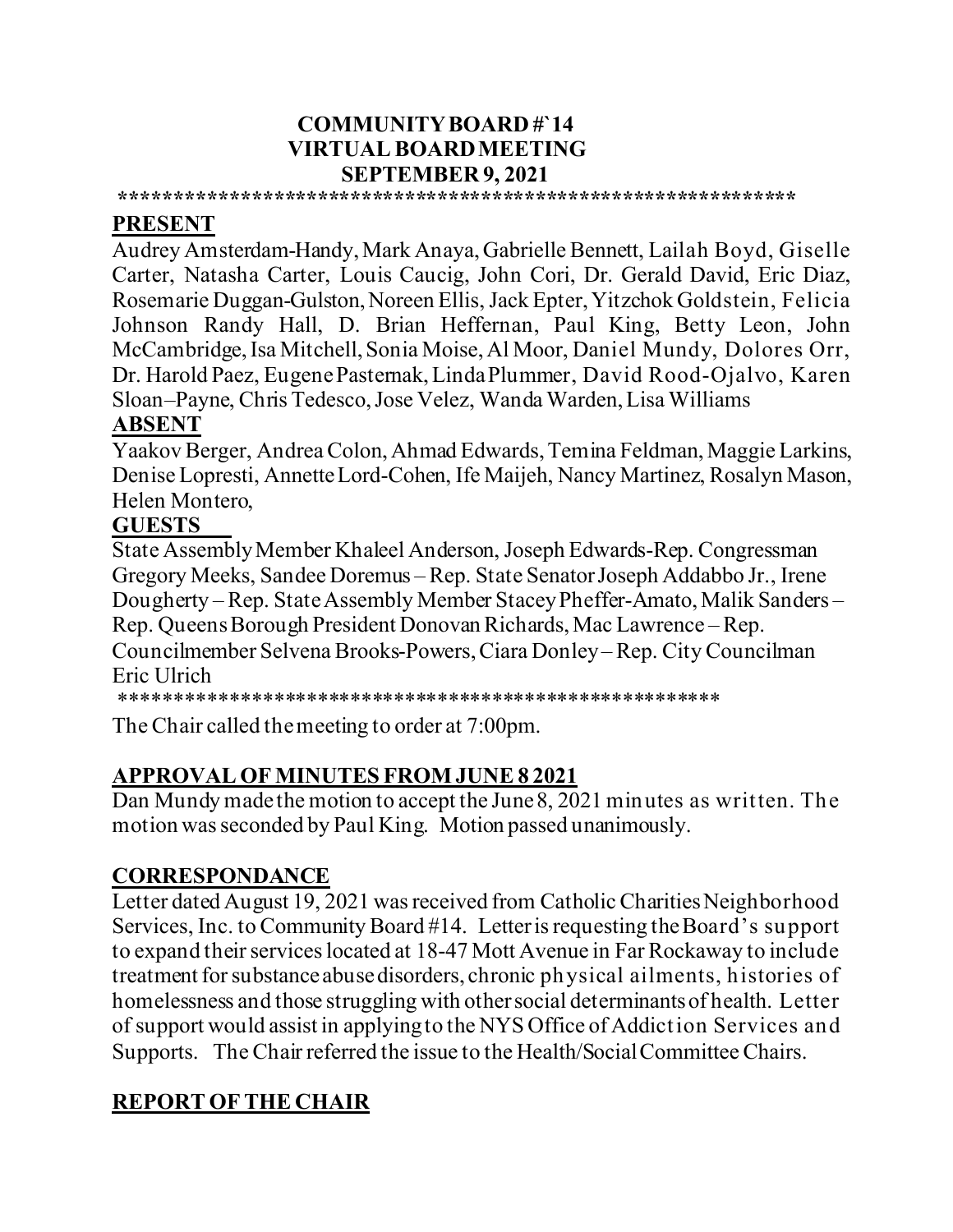The Chair welcomed everyone back from the summer break and explained that the meetings will continue to be virtual until the Board is notified of any changes.

The Chair announced that The Mayor's Office of Resiliency has requested to meet with the Board's Parks Committee.Jonathan has reached out to the Chairs of the Committee to arrange a meeting for September 23, 2021.

# **REPORT OF THE DISTRICT MANAGER**

Jonathan Gaska, District Manager informed everyone that the office website is NYC.GOV/Queenscb14. The website has office information such as board/committee meeting dates and agendas.Also it has the community resource directory and information on street activity permits.

## **ELECTED OFFICIAL CALL IN ASSEMBLYMEMBER KHALEEL ANDERSON**

Assemblymember Anderson gave an update on issues he has been working on in relation to the Rockaway Peninsula and servicing the community.

- In regard to legislature, its part time and members are in Albany from January to June with the exception of emergencies.

- Assembly members did reconvene on August 31, 2021, to extend the eviction moratorium as well as address the open meetings' law. Therefore, members passed legislature that will extend the ability to meet virtually and eviction moratorium until January 15, 2022, including expanded funding for the distressed landlords.

- NYS Department of temporary disability assistance has been processing WRAP applications. In a few weeks office will be working along with state to provide assistance for applying /processing WRAP applicationsfor residents.

- The office has had a mobile office with Department of Consumer Affairs present that has been assisting local businesses with complaints in addition to staff doing community outreach by knocking on doors in the community to bring services and information to residents.

# **CONGRESSMAN GREGORY MEEKS**

Joseph Edwards reported that Congressman Meeks will be participating in the hearing tomorrow regarding the Emergency Rental Assistance Program that has been difficult for states to distribute funds that has been set aside to rentals and landlords.

Congressman Meeks will be hosting a meeting with all local elected officials, NYS/NYC Department of Parks and NYS DEC and the Army Corp of Engineers regarding issues and concerns pertaining to the Reformulation Projects basically on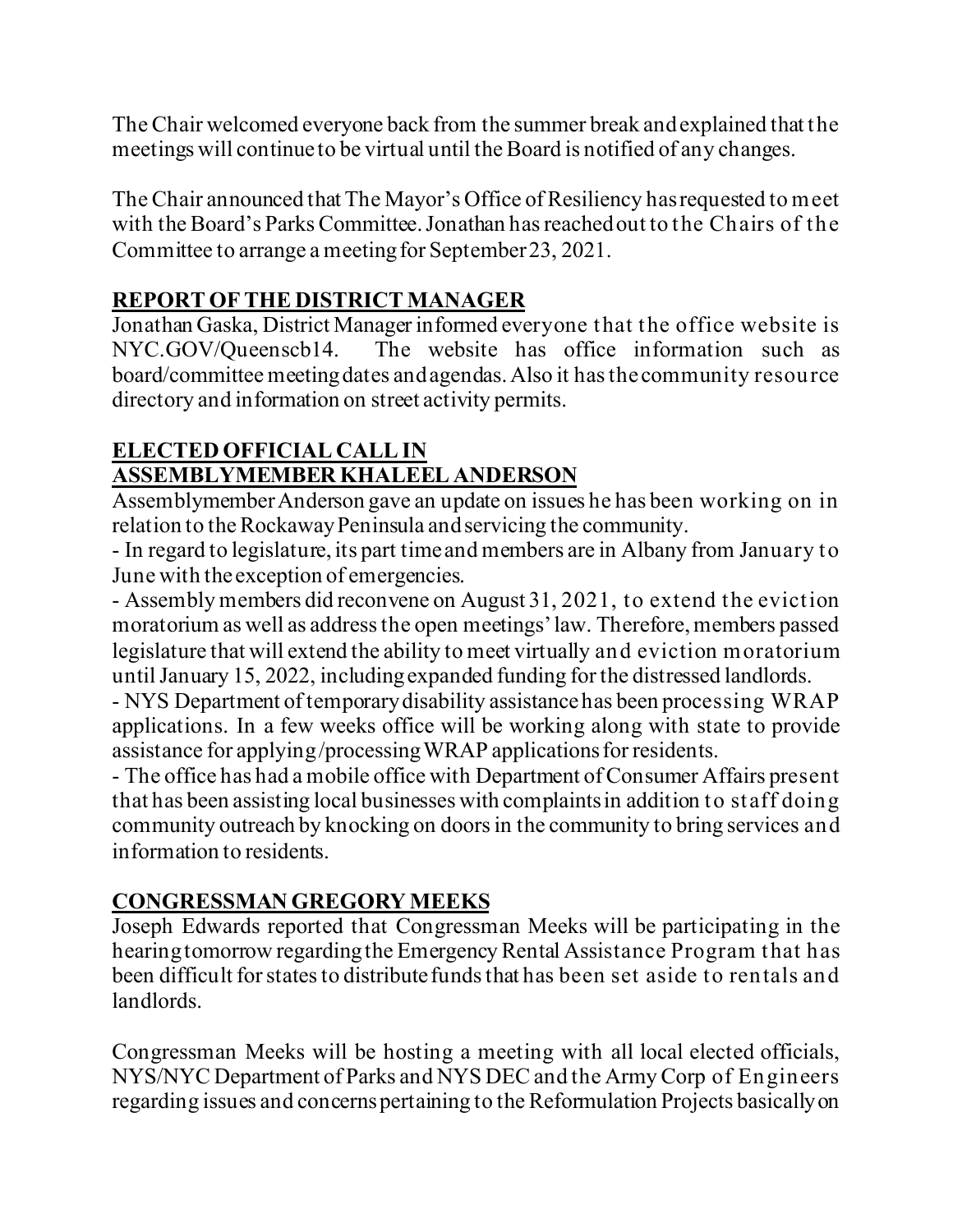the west end of the peninsula as well as bringing updates on proposed projects regarding Jamaica Bay.

Congressman Meeks has requested funding for assessment improvements for the Van Wyck Expressway to JFK Airport and funding to address flooding in Southeast Queens which were included in the House Surface Transportation Reauthorization Bill- \$16.1 Million. Dollars.

Congressman Meeks is continuing to push for more funding for the following projects which was already approved in the House of Representatives: The Joseph P. Addabbo Family Health Center, St. John's Hospital, Eastern Queens Alliance, Several projects for York College Programs and more etc.

### **STATE SENATOR JOSEPH ADDABBO JR**.

Sandee Deremus reported that Senator Addabbo Jr. is meeting with Congressman Meeks and other elected officials regarding the Army Corp of Engineers Reformulation project.

### **STATE ASSEMBLY MEMBER STACEY-AMATO PHEFFER**

Irene Dougherty welcomed everyone back from a safe healthy summer and stated that Assembly Member Amato-Pheffer and staff is hard at work for the community and if you need assistance please reach out to us at 718-945-9550.

### **CITY COUNCILMAN ERIC ULRICH**

Ciara Donnelly reported that they are mainly operating out of the Ozone Park office. Over the summer a staff member passed away and some staff have moved on. The office is still conducting COVID testing and for more information please call the office at 718-318-6411.

### **QUEENS BOROUGH PRESIDENT DONOVAN RICHARDS**

Malik Sanders reportedthat the storm caused severe flooding within the borough of Queens and on Tuesday at 3:00pmQueens Borough President Richards will be providing an update on infrastructure improvements for areas in Community Boards #14, #13 and#12. A link to access the update will be provided to all when all the arrangements are confirmed.

### **CITY COUNCILMEMBER SELVENA BROOKS-POWERS**

Mac Lawrence, Community Liaison reported that storm damage in areas are being investigated but there were no extensive power outages. Councilmember Powers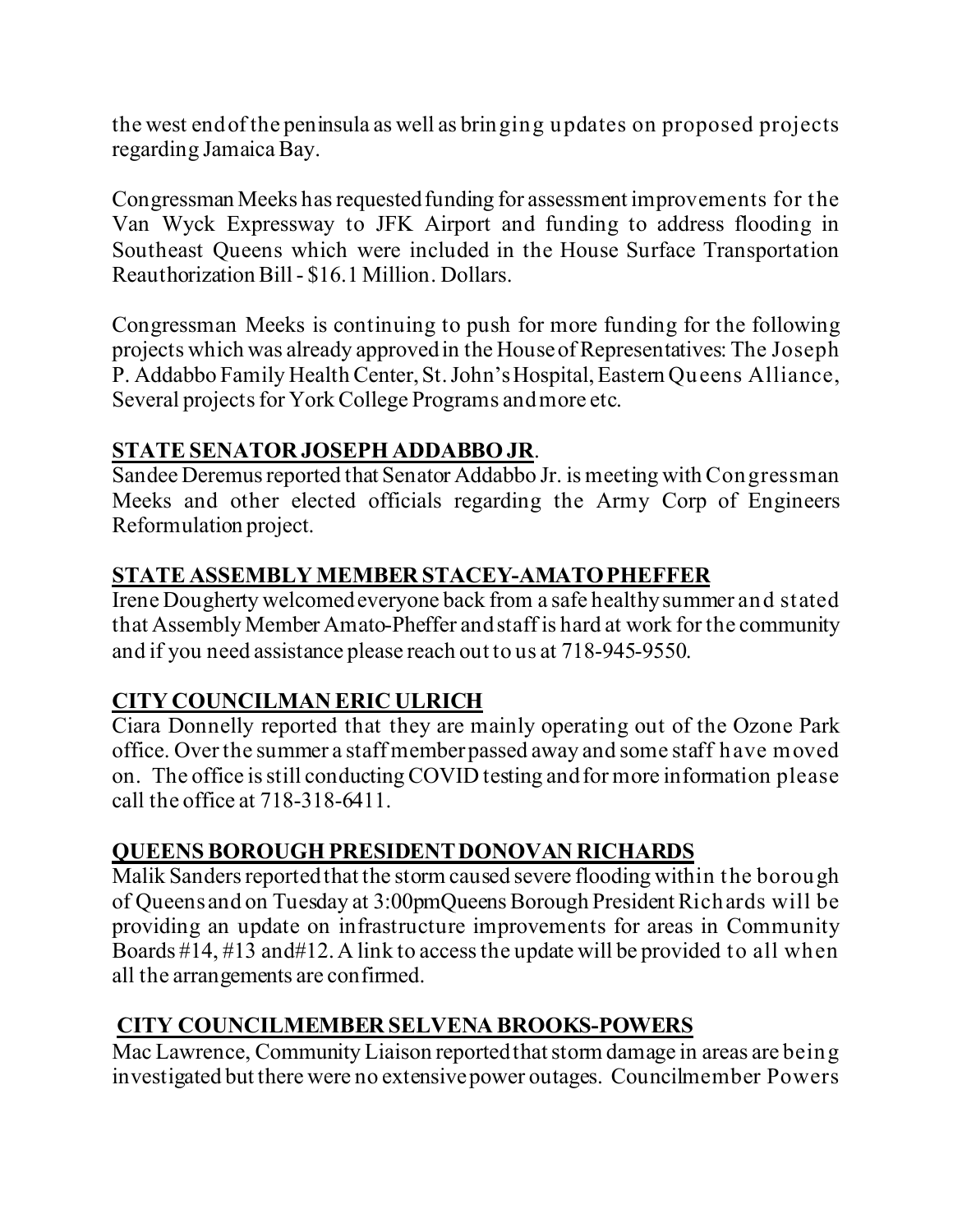and staff were very active in the community over the summer by helping out and participating in community events.

Discussions were held Ace, Wildcat and NYC Dept. of Sanitation, Commissioner to arrange/reschedule some kind of clean up routes because back in August an onsite meeting was held down by the boardwalk along Beach 32 street to Beach 36 Street to address severe dumping of all kinds of items. Councilmember is considering posting cameras at chronic dumping locations.

**PUBLIC SPEAKING –** The Chair opened the floor for public speaking. Eight people signed up to speak. All were recognized and heard. The Chair closed public sp

# **INFORMATIONAL PRESENTATION**

#### **NYC Department of Cultural Affairs, Percent for The Art Re: Arverne Library–Artwork Design Presentation-located at 312 Bch 54 St.**

David Mandel, representing NYC Dept. of Cultural Affairs on the behalf of the Percent for Art program to provide the community an update on the public art commission that will be part of the upcoming Arverne Library expansion project. Mr. Mandel expressed that the designs are conceptual as in nothing has been physically created or installed.

The next step is to present a design at a hearing next month with a letter of support from CB#14 and we hope that the proposed designed art work is appealing to the community. Additional agency representatives are available to answer questions regarding the larger capital project.

Justin Valdes, Artist stated that he has been surfing in Rockaway for several years and his proposed art work is reflecting on the Rockaway community working together after Superstorm Sandy expressing humanity and togetherness. He also helped distribute food and worked on renovating homes that were flooded.

# **COMMITTEE REPORTS**

### **BUDGET COMMITTEE**

Dr. Gerald David, Chair of the committee reported that meeting was held on September 1, 2021. The Chair expressed that since there are several new board members Jonathan Gaska reviewed the process of review and approval of the FY2023Capital & Expense priorities list.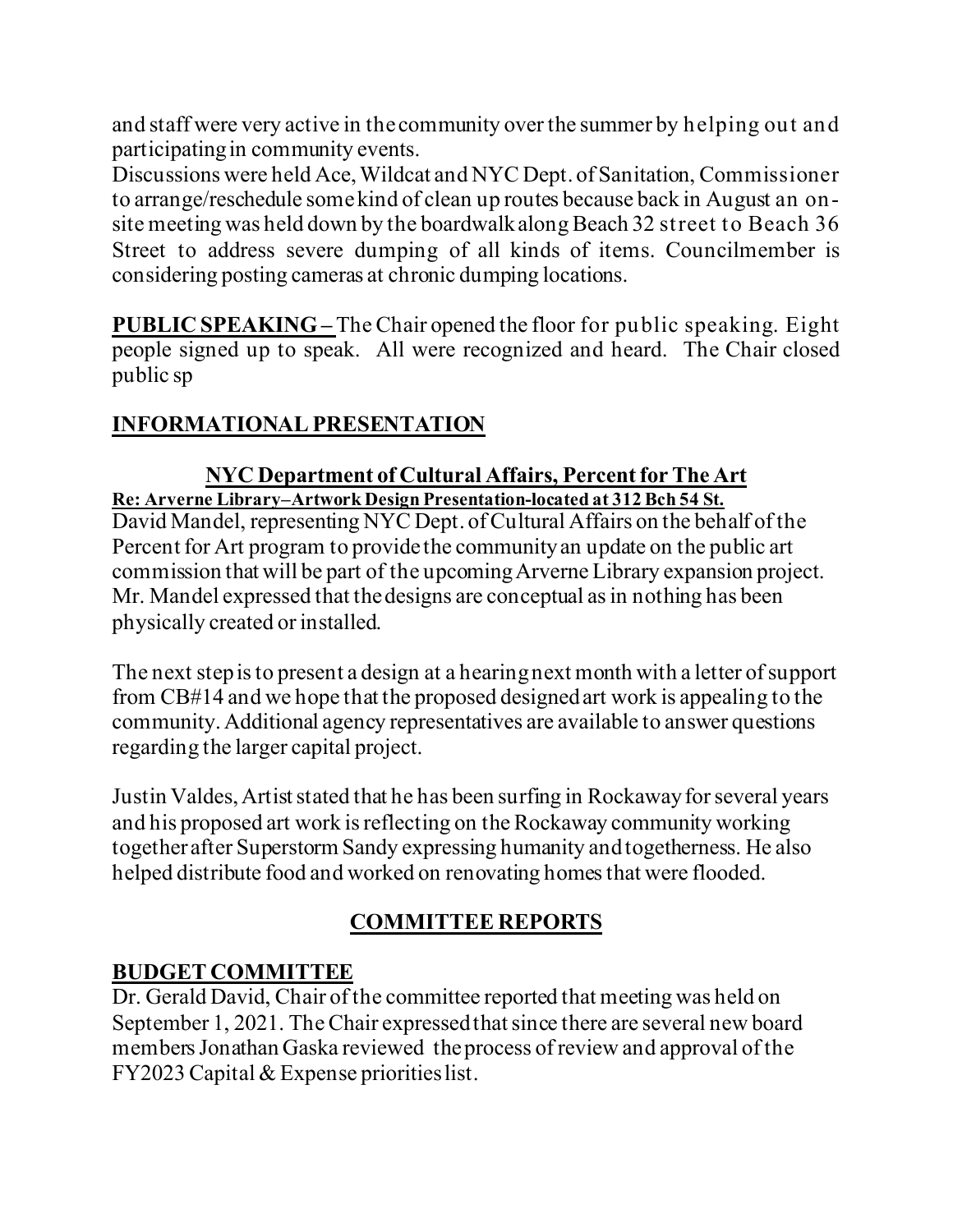Jonathan explained that the City Charter gives community boards three responsibilities which are: 1) land use items, 2) monitoring the delivery of municipal public service and 3) every year come up with a capital & expense priority list. The list is more like a moral guide to be submitted to the City Council and the mayor that shows what City capital projects the community wants or needs funding. Many items on the list are 20 years old because agencies do not necessarily do what boards request or in order as it shows on the list. Boards conduct two public hearings to get community input and suggestions. After the board votes to approve the list, a copy is sent to the Office of Management and Budget, and all elected officials.

At the committee meeting members reviewed the list and removed items that were already completed and moved items that were in design and already funded to capital and continued to make room on the expense list which is the draft list that members and the community have already received for public hearing regarding the list for this board meeting.

Some new items the committee added are the following:

- New Emergency Announcement system for the beach along boardwalk
- The Beach 62 Street Community Playground is funded and is in design phase.
- Water safety classes in all schools
- Mold remediation in all the NYCHA buildings.

In addition, suggestions and input will also be heard at the Board's October meeting.

Harold Paez made a motion for the board to revisit any 5 year old items on the list to reformulate the requests. Rose Marie Duggan second the motion. The motion failed by a roll call vote of 29 NO, 2 YES.

# **HOUSING & LAND-USE COMMITTEE**

Joanne Forgerty, Co-Chair of the committee reported that a meeting was held on August 25, 2021.

### **Agenda Item #1 – ULURP C200299 ZMQ, Re: 350 Beach 79th Street, a zoning map amendment, to change from M1-1 to M1-2, to facilitate a new 6 story self-storage building (146, 986 square feet).**

Rachel Scall from the Department of City Planning expressed that the goal is to approve a request for a zoning change from M1-1 to M1-2. That would allow for a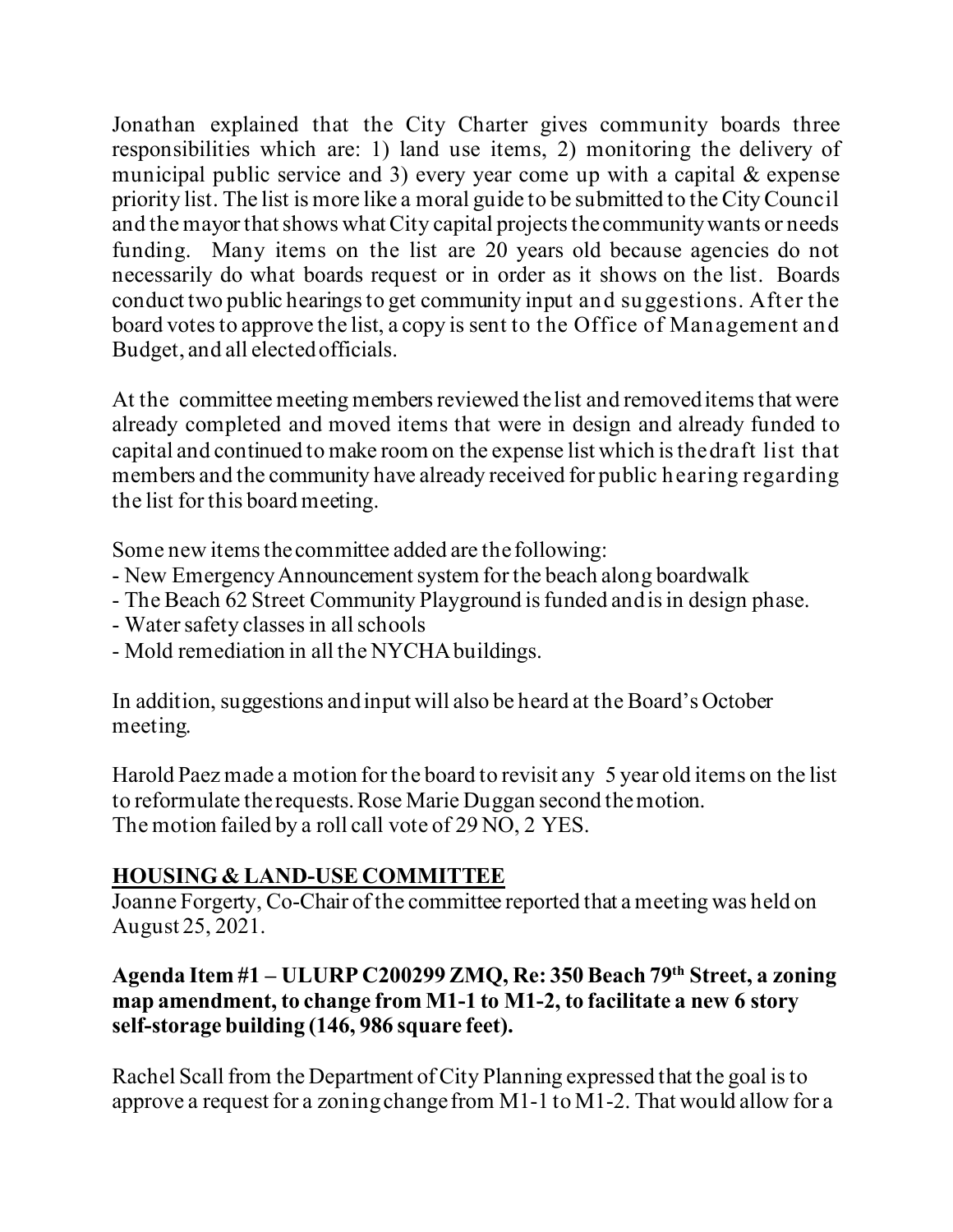new multi-story building to be built for a self-storage facility. The client is proposing a 6-story building of approximately 160,000square feet, which is about 900 self -storage units. They do not want to impact the existing building on the site which is occupied and used by tenant businesses. Employment opportunity is possibly 5-6 additional jobs.

Mr. Kaufman purchased the site 4 years ago and has been working with DEC to clean up the existing industrial waste. DEC and owner have agreed on mitigation plans to move forward. Mr. Kaufman provided data showing that the peninsula is underserved in terms of storage units.

The committee members expressed concerns regarding access issues and listened to input from the community. After deliberations the committee motioned to recommend the board support ULURP C200299 ZMQ with the condition that the committee concern regarding traffic entry/ exit be discussed with DOT. The motion was unanimously approved.

**PUBLIC HEARING** – The Chair opened the floor for ULURP C200299 ZMQ regarding proposed 350 Beach 79<sup>th</sup> Street zoning map amendment change from M1-1 to M1-2, to facilitate a new 6 story self-storage building. 3 people signed up to speak. They were recognized and heard. The Chair closed public speaking.

The Committee made the motion for the Board to support ULURP C200299 ZMQ regarding proposed 350 Beach 79<sup>th</sup> Street zoning map amendment change from M1-1 to M1-2, to facilitate a new 6 story self-storage building with the condition that the committee concern regarding traffic entry/ exit be discussed with DOT. The motion failed by a roll call vote of 14 YES, 12 NO and 5 ABSTAINED.

### **Agenda item #2 – ULURP 21043ZR regarding a Citywide zoning amendment called "Open Restaurants / Sidewalk Café program".**

Rachel Scall from the Department of Community Planning presented the Open Restaurants/ Sidewalk Café program proposal. This is a city-wide proposal to remove the zoning restrictions to enable sidewalk cafes. Due to 2020 COVID-19 restrictions, the Emergency Use Authorizations allowed for many restaurants to continue service by creating outdoor dining areas.

This proposal discussed SIDEWALK dining only, not the areas that were created in streets. This proposal is also going before every Community Board for approval, to date, we are only the  $4<sup>th</sup>$  CB to review / discuss this citywide zoning amendment.